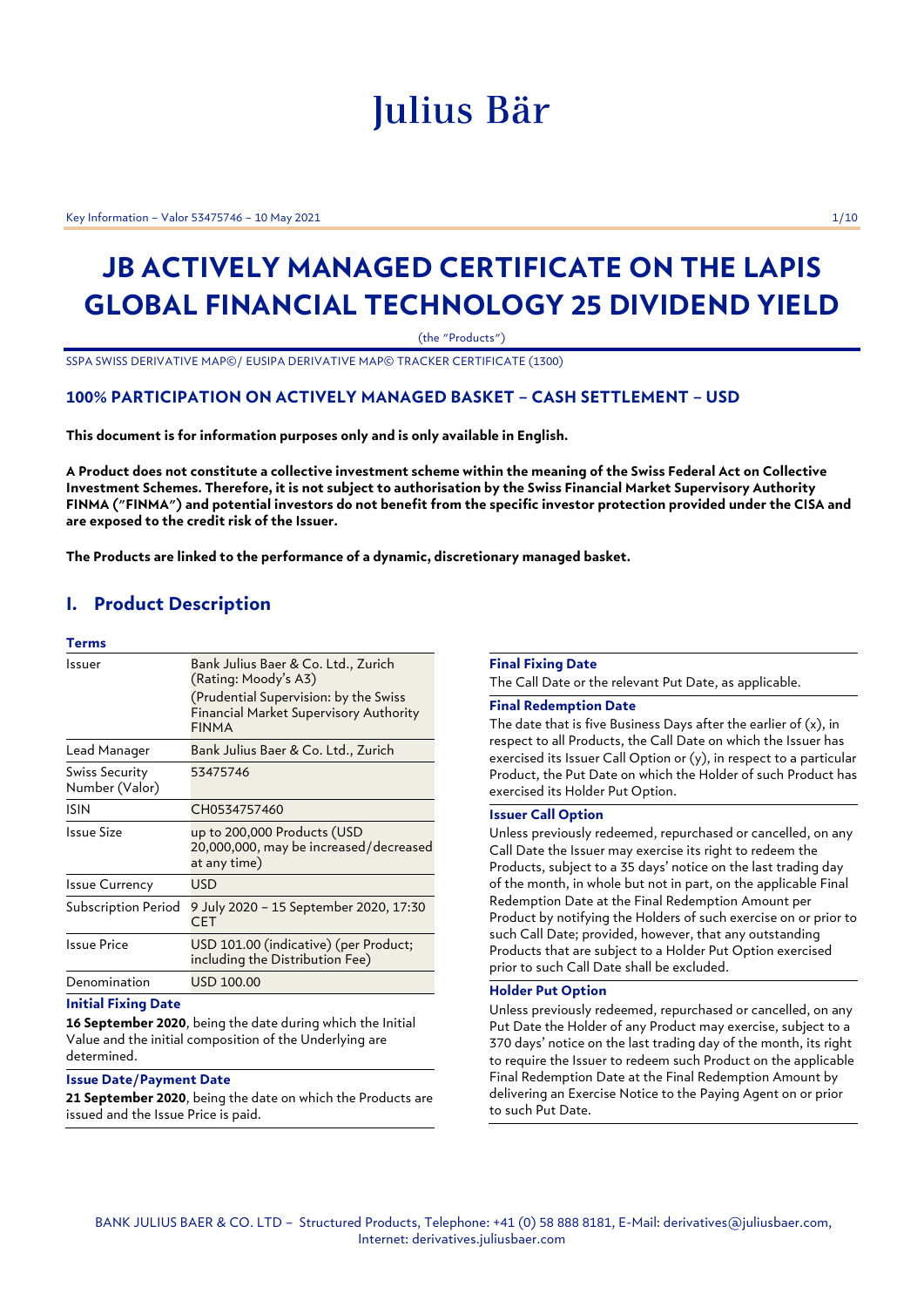## **Call Date(s)**

Any Business Day on or after the Issue Date, subject to a 35 days' notice on the last trading day of the month, being the dates on which the Issuer may exercise its right to redeem each Product on the applicable Final Redemption Date at the Final Redemption Amount.

## **Put Date(s)**

Any Business Day on or after the Issue Date and prior to the Call Date on which the Issuer exercises the Issuer Call Option, subject to a 370 days' notice on the last trading day of the month, being the dates on which any Holder may exercise its right to require the Issuer to redeem any Product held by such Holder on the applicable Final Redemption Date at the Final Redemption Amount.

## **Underlying**

## **Lapis Global Financial Technology 25 Dividend Yield**

With respect to any Product(s), a notice in a form satisfactory to the Paying Agent exercising the Holder Put Option with respect to such Product(s).

| Sponsor                   | Bank Julius Baer & Co. Ltd., Zurich                                                                                                                                                                                                                                                                                                                                                                                                                                                                                                                                                                                                                                                                                                                                                                                                                                                                                                                                                                                                                                                                                                                                                                                                                                                                                                                                                                             |
|---------------------------|-----------------------------------------------------------------------------------------------------------------------------------------------------------------------------------------------------------------------------------------------------------------------------------------------------------------------------------------------------------------------------------------------------------------------------------------------------------------------------------------------------------------------------------------------------------------------------------------------------------------------------------------------------------------------------------------------------------------------------------------------------------------------------------------------------------------------------------------------------------------------------------------------------------------------------------------------------------------------------------------------------------------------------------------------------------------------------------------------------------------------------------------------------------------------------------------------------------------------------------------------------------------------------------------------------------------------------------------------------------------------------------------------------------------|
| Advisor                   | Lapis Asset Management Ltd                                                                                                                                                                                                                                                                                                                                                                                                                                                                                                                                                                                                                                                                                                                                                                                                                                                                                                                                                                                                                                                                                                                                                                                                                                                                                                                                                                                      |
|                           | Member of SRO VSV, Zurich, a self-regulatory organization subject to FINMA                                                                                                                                                                                                                                                                                                                                                                                                                                                                                                                                                                                                                                                                                                                                                                                                                                                                                                                                                                                                                                                                                                                                                                                                                                                                                                                                      |
| Underlying<br>Description | The Underlying is a basket representing an actively managed portfolio consisting of various investment products<br>(see also below the definition of Investment Universe), which is discretionary managed with a rule based<br>approach over the course of the term of the Products by the Advisor.                                                                                                                                                                                                                                                                                                                                                                                                                                                                                                                                                                                                                                                                                                                                                                                                                                                                                                                                                                                                                                                                                                             |
|                           | There is no obligation on the Issuer, the Sponsor or the Advisor or any other party to purchase and/or<br>hold any components contained in the Underlying and there is no actual portfolio of assets to which any<br>person is entitled or in which any person has any ownership interest. The Underlying is merely comprised<br>of components, the performance of which is used as a reference point for the purpose of calculating the<br>value of the Underlying. References to any changes in the composition of the Underlying should not be<br>construed as imposing an obligation on the Issuer, the Sponsor, the Advisor or any person to actually<br>acquire or dispose of any securities, depositary receipts, futures, other investments, assets or other<br>property but are references to the change in, and relate solely to the calculation of, the value of the<br>Underlying which is relevant for the determination of amounts payable in respect of the Products.                                                                                                                                                                                                                                                                                                                                                                                                                            |
| (Basic Parameters)        | Investment Strategy The AMC on "Lapis Global Financial Technology 25 Dividend Yield" is an actively managed portfolio of equities,<br>which is based on investment advice and recommendation by Lapis Asset Management AG.<br>The Lapis Global Financial Technology 25 Dividend Yield is composed of 25 worldwide companies that are<br>responsible for the smooth functioning of the global financial market. All companies in our equally weighted<br>equity certificate have a market capitalization greater than USD 5 billion and 80% of them have paid<br>uninterrupted and continuously increasing dividends over the last 5 years. A maximum of 20% of the companies<br>included in our unique equity certificate do not apply a strict dividend payment policy and have paid their regular<br>dividends for less than 5 years. Our rule-based criteria for selecting the most promising companies are applied<br>during the quarterly rebalancing process (end of January, April, July, and October). The Lapis Global Financial<br>Technology 25 Dividend Yield allows for a focused investment in the most successful companies that form the<br>backbone of the global financial system. Shares of banks and asset management companies that are at the<br>forefront and thus most affected by the ongoing digital transformation are deliberately excluded from our<br>dividend yield certificate. |
|                           | The aim of the Certificate is to have an appropriate degree of diversification.                                                                                                                                                                                                                                                                                                                                                                                                                                                                                                                                                                                                                                                                                                                                                                                                                                                                                                                                                                                                                                                                                                                                                                                                                                                                                                                                 |
| Investment<br>Guidelines  | Only investments in investment products contained in the Investment Universe (as defined below) are permitted.<br>Short selling and borrowing are not permitted. The Advisor is permitted to change the composition of the basket<br>on a daily basis. Nevertheless, the Sponsor is entitled to reject changes in the composition of the basket in case of<br>more than 20 changes per year. At the portfolio turnover date, the Advisor will adhere to the Diversification Rules<br>set out below. At any time, the basket contains a minimum of 0 and a maximum of 25 components (excluding<br>cash).                                                                                                                                                                                                                                                                                                                                                                                                                                                                                                                                                                                                                                                                                                                                                                                                         |
|                           | The Investment Guidelines and the Investment Universe must be respected on the initial fixing of the basket and<br>upon any change in the composition of the basket. The Advisor is free to correct infringements of the Investment<br>Guidelines which might possibly occur thereafter. No liabilities are assumed by the Advisor or the Sponsor due to<br>such infringements.                                                                                                                                                                                                                                                                                                                                                                                                                                                                                                                                                                                                                                                                                                                                                                                                                                                                                                                                                                                                                                 |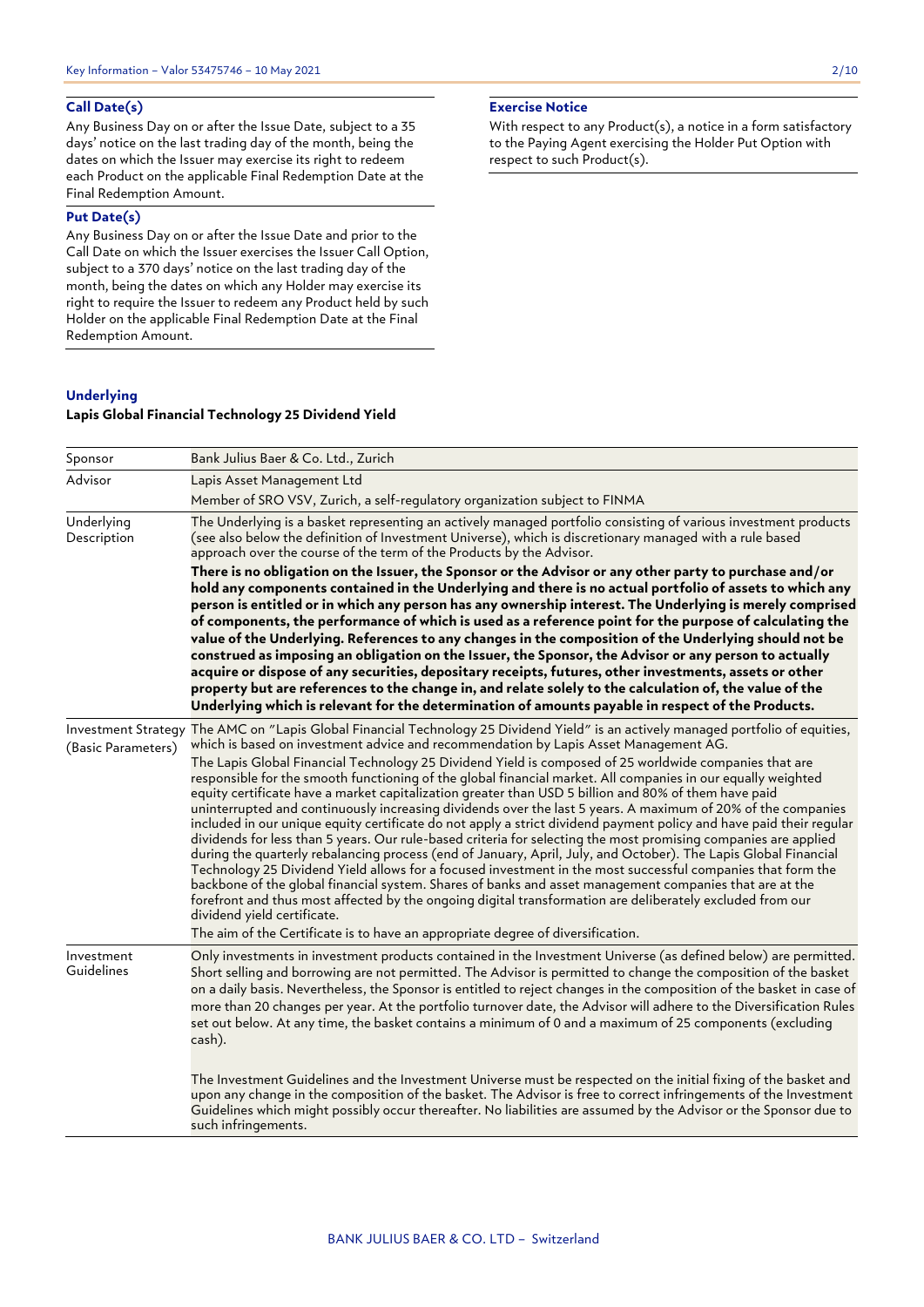|                                                 | Diversification Rules The limits below are in percent of the total portfolio's value:                                                                                                                                                                                                                                                                                                                                                                                                                                                                                                                                                                                                                                                                                                   |
|-------------------------------------------------|-----------------------------------------------------------------------------------------------------------------------------------------------------------------------------------------------------------------------------------------------------------------------------------------------------------------------------------------------------------------------------------------------------------------------------------------------------------------------------------------------------------------------------------------------------------------------------------------------------------------------------------------------------------------------------------------------------------------------------------------------------------------------------------------|
|                                                 | Cash: max. 100%                                                                                                                                                                                                                                                                                                                                                                                                                                                                                                                                                                                                                                                                                                                                                                         |
|                                                 | Maximum exposure per position: 10%                                                                                                                                                                                                                                                                                                                                                                                                                                                                                                                                                                                                                                                                                                                                                      |
|                                                 | Investment Universe The portfolio can include exchange traded stocks, depositary receipts, which represent equity rights according to<br>the range of exchange traded stocks, mutual funds (tradeable at least weekly), as well as Exchange traded<br>products (ETF, ETN and ETC).)                                                                                                                                                                                                                                                                                                                                                                                                                                                                                                     |
|                                                 | The liquidity of potential components must be sufficient with respect to the issued volume of the Certificates.<br>Therefore the Sponsor has the right to reject components which form part of the Investment Universe (see "Right<br>of Objection" below).                                                                                                                                                                                                                                                                                                                                                                                                                                                                                                                             |
|                                                 | Besides the aforementioned assets, the Underlying may contain a cash component in the Product's currency. No<br>interest is paid on this cash component. A negative interest rate may be applied due to market conditions. This<br>cash component may reach up to 100% but the proportion of cash and debt securities (incl. funds and ETFs<br>which themselves do not fulfil the 50% criteria) will not exceed 50% of the portfolio value in the annual average.                                                                                                                                                                                                                                                                                                                       |
| Change of Basket<br>Composition                 | The Sponsor will use its best effort to implement the Advisor's investment decisions as soon as practical. This<br>may take several days as the Sponsor might have to enter into respective hedging transactions relating to its<br>obligations under the Products due to its position as Issuer of the Products. No assurance can be given that all<br>investment decisions will be realized as intended by the Advisor. The Sponsor implements the changes in the<br>composition of the basket on a discretionary basis at the respective net ask and bid prices available on the market<br>or, if he considers this necessary due to the market constellation, the Sponsor implements it on a discretionary<br>basis at the respective average net ask and bid prices of the assets. |
| Right of Objection                              | The Sponsor has the right to reject components selected by the Advisor at his sole discretion should any situation<br>whatsoever arise whereby the Sponsor (a) due to technical constraints cannot execute the Advisor's investment<br>decision or (b) due to any other reasons is unable to hedge its position as Issuer of the Products.                                                                                                                                                                                                                                                                                                                                                                                                                                              |
| Returns                                         | Reinvestment of the The Sponsor (re-)invests any net returns (after deduction of possible withholding taxes) into the corresponding<br>assets. Should the new investment contradict the Investment Guidelines, the Advisor decides on the (re-)<br>investment. If the Advisor cannot be reached by the Sponsor within useful time, the Sponsor decides on the (re-)<br>investment.                                                                                                                                                                                                                                                                                                                                                                                                      |
| Adjustments                                     | The Sponsor decides according to the terms outlined in the Base Prospectus and the Final Terms how the basket<br>is adjusted when dilution and concentration effects occur, investors' rights change as well as in comparable<br>situations. The adjustments are implemented on or around the respective trading day. No liabilities are assumed<br>by the Sponsor due to possible infringements of the Investment Guidelines which might occur as a consequence<br>of such adjustments. The value of the basket is not retroactively adjusted.                                                                                                                                                                                                                                         |
| Responsibility                                  | Subject to the Investment Guidelines, the Advisor is responsible for the composition of the basket and the<br>weighting of the basket components. The performance of the basket - and therefore of the Product - depends,<br>among other things, on the quality of the Advisor's investment decisions. The Sponsor is only responsible for the<br>administration of the Product. Neither the Issuer nor the Sponsor assume responsibility whatsoever for the<br>composition of the basket and its impact on the performance of the Products.                                                                                                                                                                                                                                            |
| Information about<br>the Investment<br>Strategy | Further Information about the Investment Strategy is free of charge available from the Issuer upon request.                                                                                                                                                                                                                                                                                                                                                                                                                                                                                                                                                                                                                                                                             |
| Underlying                                      | Composition of the Information about the current composition of the Underlying is available from the Issuer upon request.                                                                                                                                                                                                                                                                                                                                                                                                                                                                                                                                                                                                                                                               |

## **Redemption**

| Final Redemption           | Unless previously redeemed, repurchased or cancelled, the Issuer shall redeem each Product on the Final<br>Redemption Date by payment of the Final Redemption Amount to the Holder thereof.                                                                                                                                   |
|----------------------------|-------------------------------------------------------------------------------------------------------------------------------------------------------------------------------------------------------------------------------------------------------------------------------------------------------------------------------|
| Final Redemption<br>Amount | A cash amount equal to the Strategy Value minus the accrued Recurring Fees, calculated by the Calculation<br>Agent on the Final Fixing Date in accordance with the following formula:<br>Strategy Value t - accrued Recurring Fees                                                                                            |
| Settlement Type            | Cash settlement                                                                                                                                                                                                                                                                                                               |
| Strategy Valuet            | The value of the Underlying, determined by the sum of the value of each of the assets contained in the<br>Underlying at a point in time t (including the cash component expressed in the Issue Currency), converted to<br>the Issue Currency at the then prevailing exchange rate(s), as determined by the Calculation Agent. |
| Initial Value              | USD 100.00                                                                                                                                                                                                                                                                                                                    |
| <b>Recurring Fees</b>      | The Administration Fee and the Advisory Fee (the "Recurring Fees")<br>The Recurring Fees are calculated and deducted from the Strategy Value by the Calculation Agent on a daily<br>basis.                                                                                                                                    |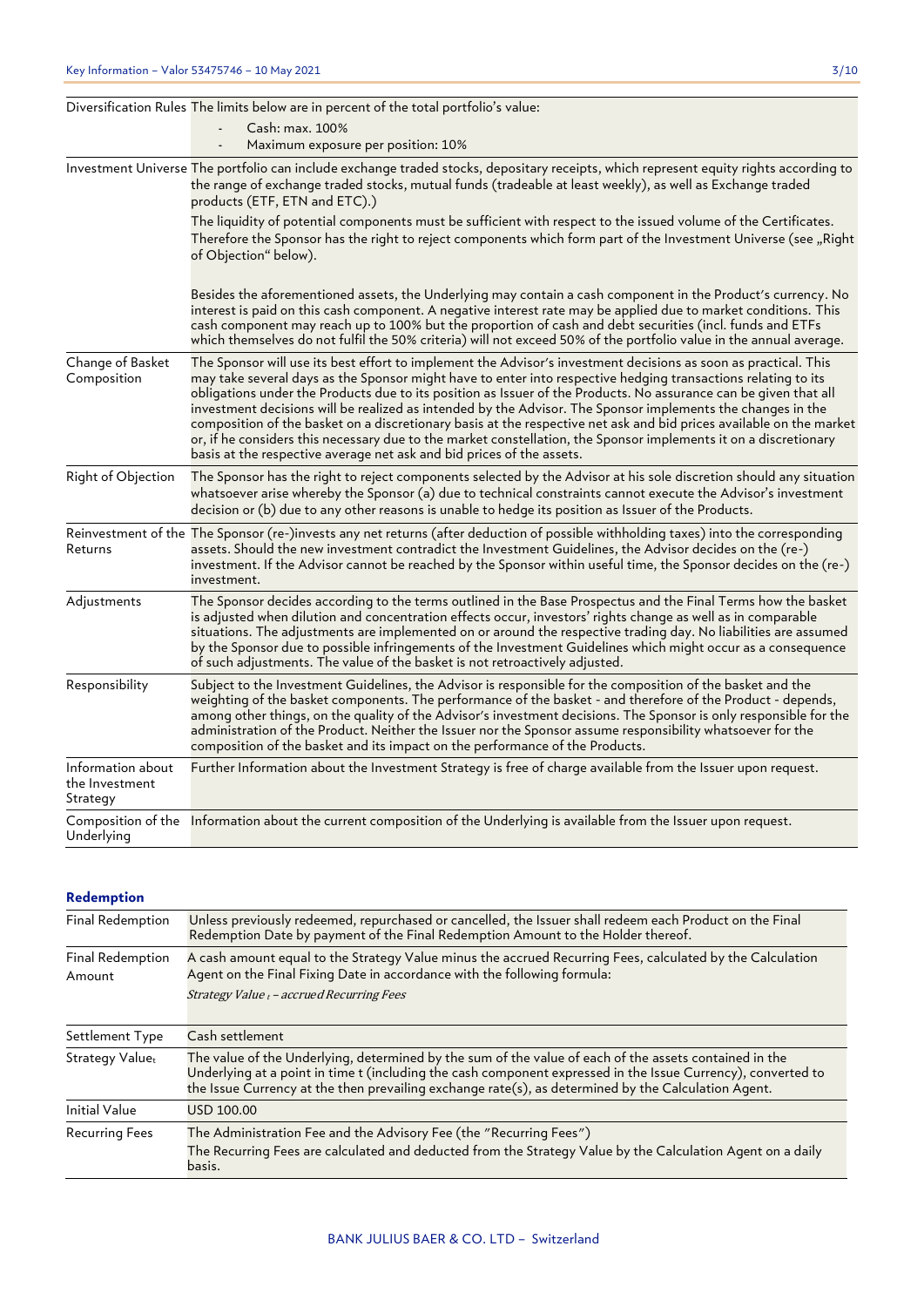|                                                                             | Administration Fee 0.35% p.a. of the Strategy Value                                                                                                                                                                                                                                                                                                     |
|-----------------------------------------------------------------------------|---------------------------------------------------------------------------------------------------------------------------------------------------------------------------------------------------------------------------------------------------------------------------------------------------------------------------------------------------------|
| <b>Transaction Costs</b><br>upon Portfolio<br>Turnover<br>(Rebalancing Fee) | $0.10\%$                                                                                                                                                                                                                                                                                                                                                |
| Advisory Fee                                                                | 0.80% p.a. of the Strategy Value                                                                                                                                                                                                                                                                                                                        |
| Distribution Fee                                                            | Up to 1.00% p.a. of the Issue Price (incl. VAT, if any), calculated on the basis of a hypothetical term of 10 years;<br>The Distribution Fee will be allocated / paid to the internal and/or external Distributor.<br>For further details please see under section IV "Distribution Compensation/Distribution Allowances from and to<br>Third Parties". |

## **Swiss Taxation**

| Stamp duty      | No stamp duty upon issuance. No federal turnover tax is due on secondary market transactions.                                                                                                                                                                                                                                                                           |
|-----------------|-------------------------------------------------------------------------------------------------------------------------------------------------------------------------------------------------------------------------------------------------------------------------------------------------------------------------------------------------------------------------|
| Withholding tax | No Swiss Federal withholding tax.                                                                                                                                                                                                                                                                                                                                       |
| Income tax      | For private investors (individuals) with tax residence in Switzerland, the Product is treated like a unit of a<br>collective investment scheme. The Issuer informs the Swiss Federal Tax Administration about the capital<br>gains/losses and the earnings on the assets on an annual basis. Only the declared net earnings on the assets are<br>subject to income tax. |

The aforementioned tax description is based on the relevant tax laws and regulations of the tax authorities valid at the time of launch of this issue. These laws and regulations may change at any time, possibly with retroactive effect. Furthermore the tax treatment may depend on the personal situation of the investor and may be subject to change in the future. This information is not purported to be a complete description of all potential tax effects. Potential investors are advised to consult their tax advisors to determine the special tax consequences of the purchase, ownership or disposition of the Product.

## **General Tax Information**

Transactions and payments related to this product may be subject to additional (foreign) transaction taxes and or withholding taxes such as US withholding taxes pursuant to FATCA (Foreign Account Tax Compliance Act) or the Section 871(m) of the US Internal Revenue Code. Any amounts due, shall be paid net of such taxes. The issuer is not obliged to pay additional amounts with regard to amounts so withheld.

## **Product Description**

The Products are financial instruments which allow the investor to fully participate in the positive performance of the Underlying, but which also reflect the development of the Underlying if its performance is negative. The Underlying is an actively managed basket of securities, as described below under section "Underlying".

On the Final Redemption Date, the Product is redeemed at the Final Redemption Amount, which amount will be dependent upon the performance of the Underlying, and will also be adjusted for applicable fees and costs.

The Products enable the holder thereof to benefit from an unlimited participation in any positive performance of the Underlying. Therefore, if the Underlying performs positively, an investment in the Products directly reflects the positive performance of the Underlying. Likewise, if the Underlying performs negatively, an investment in the Products directly reflects the negative performance of the Underlying. Therefore, the risk associated with an investment in the Products is comparable to the risk associated with a direct investment in the Underlying, and a total loss of the amount invested in the Products is possible, although any such loss is limited to the amount invested.

There is no obligation on the Issuer to purchase and/or hold any components contained in the Underlying. The Issuer shall be free to choose how to invest the proceeds from the issuance of the Products.

The Products provides for an investor a termination right (Holder Put Option) , subject to a 370 days' written notice, and for the Issuer an Issuer termination right (Issuer Call Option), subject to a 35 days' written notice.

### **Product Documentation**

The complete and legally binding terms and conditions of the Products are set forth in the base prospectus for the issuance of Participation Products of Bank Julius Baer & Co. Ltd. (the "Bank"), dated 17 June 2020, as supplemented from time to time (the "Base Prospectus") and the relevant final terms prepared in relation to the Products (the "Final Terms"). The Base Prospectus and the Final Terms may be obtained free of charge from Bank Julius Baer & Co. Ltd., Bahnhofstrasse 36, 8001 Zurich, Switzerland.

This document is designated for distribution and use in Switzerland. Neither the Issuer nor any other person assumes any responsibility for the compliance of this document with any applicable law and regulations in any other jurisdiction than Switzerland.

### **Details**

Risk Category Complex Product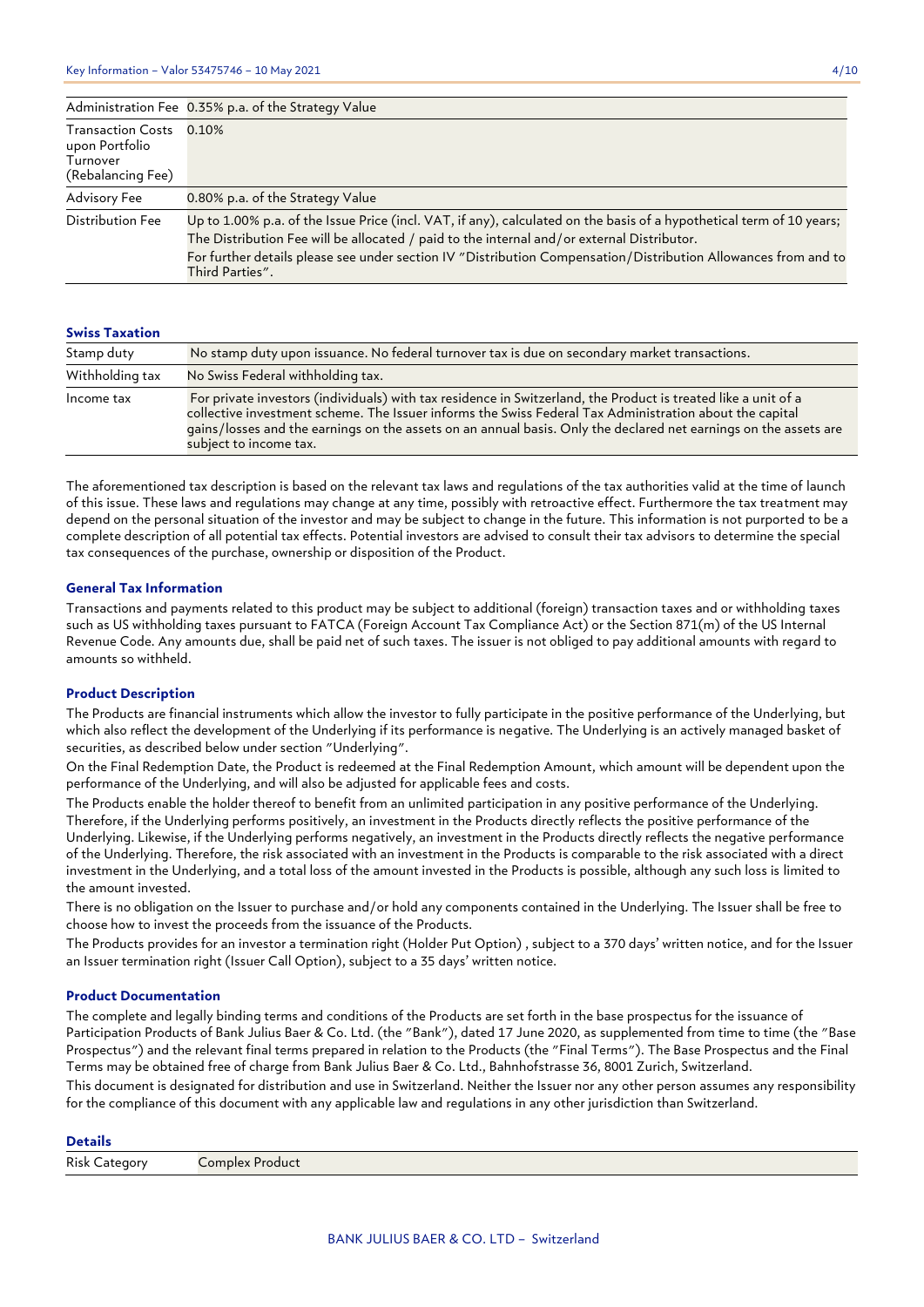| <b>Product Category</b>                  | Participation                                                                                                                                                  |
|------------------------------------------|----------------------------------------------------------------------------------------------------------------------------------------------------------------|
| Product Type                             | Tracker Certificate                                                                                                                                            |
| SSPA Code                                | 1300                                                                                                                                                           |
| Calculation Agent                        | Bank Julius Baer & Co. Ltd., Zurich and any agents or other persons acting on behalf of such Calculation Agent<br>and any successor appointed by the Issuer    |
| Paying Agent                             | Bank Julius Baer & Co. Ltd., Zurich and any agents or other persons acting on behalf of such Paying Agent and<br>any successor appointed by the Issuer         |
| Listing and Admission None<br>to Trading |                                                                                                                                                                |
| Trading (Secondary<br>Market)            | Under normal market conditions, Bank Julius Baer & Co. Ltd. Zurich will endeavour to provide a secondary<br>market, but is under no legal obligation to do so. |
| Minimum Investment 1 Certificate<br>Lot  |                                                                                                                                                                |
| Quotation                                | The Products are traded in units and are booked accordingly.                                                                                                   |
| Clearing System                          | SIX SIS AG                                                                                                                                                     |
| Form                                     | <b>Uncertificated Securities</b>                                                                                                                               |
| Governing Law /<br>Jurisdiction          | Swiss Law / Zurich 1, Switzerland                                                                                                                              |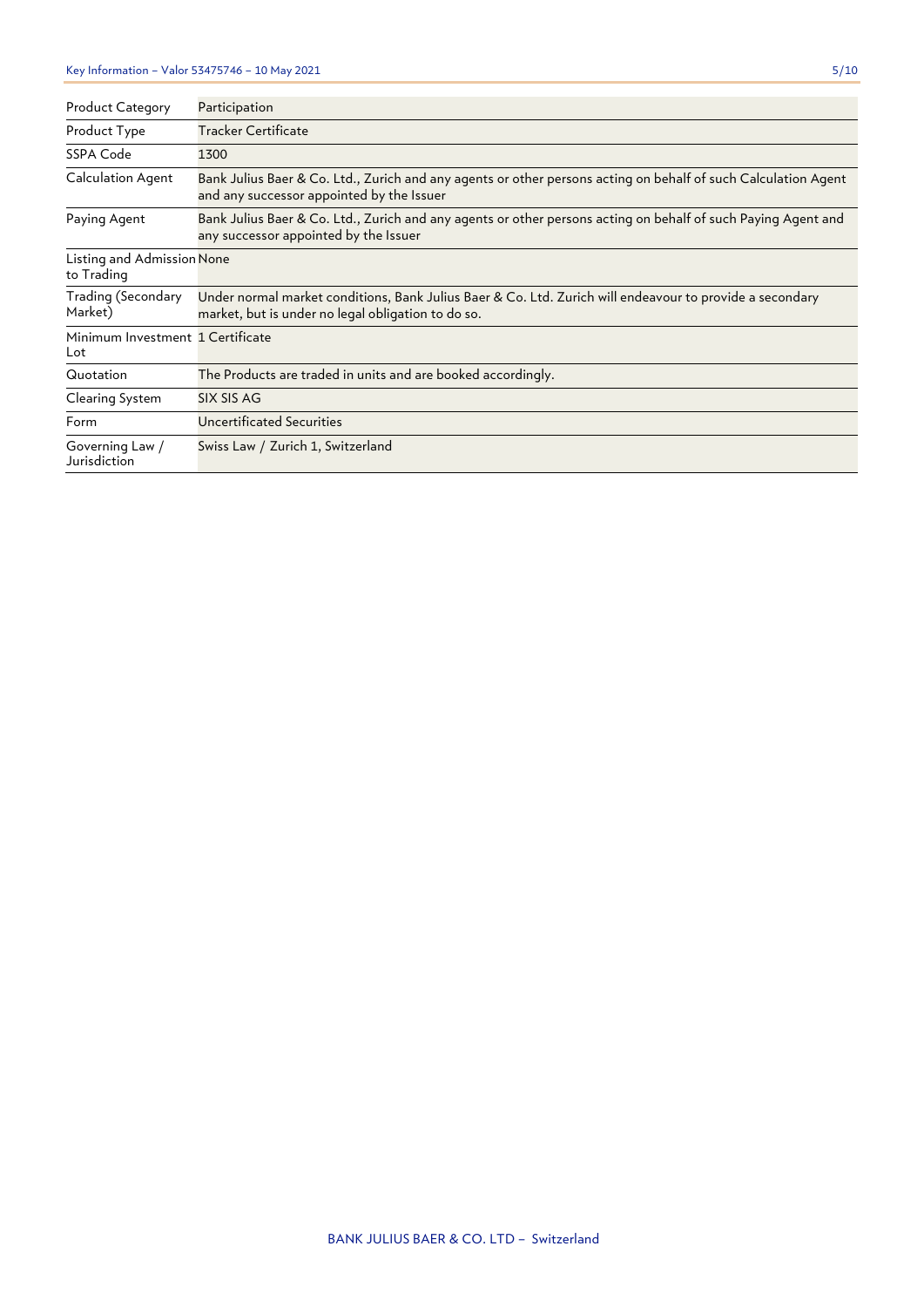## **II. Profit and Loss Prospects**

This Product is aimed at investors who expect a positive performance of the Underlying. The potential return on a Product is not limited, but dependent on the value of the Underlying, *i.e.* the investor benefits fully from an increase in the value of the Underlying over the term of the Product and the quality of the investment decisions of the Advisor.

The potential loss associated with an investment in the Products is also dependent on the value of the Underlying. A total loss may occur if the Underlying and the securities contained in the actively managed basket, respectively, have no value on the Final Fixing Date.

.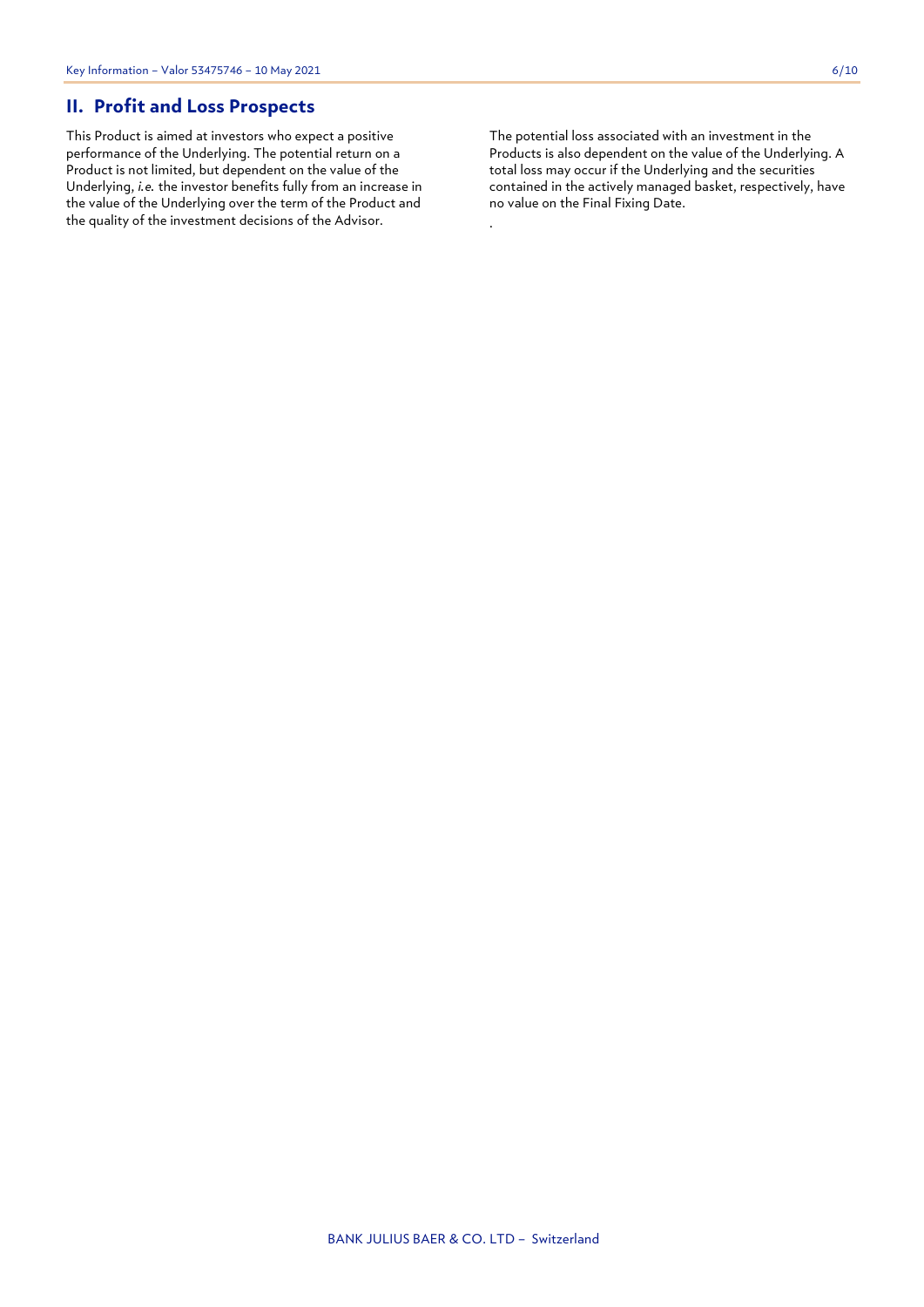## **III. Significant Risks for Investors**

The following risk disclosure cannot disclose all the risks associated with an investment in the Products. Therefore, potential investors in Products should consult the Base Prospectus and the Final Terms and their client advisor as to the product specific risks before making an investment decision.

## **1. Issuer Risk**

Investors bear the credit risk of the Issuer. The Products´ retention of value is dependent not only on the development of the value of the Underlying, but also on the creditworthiness of the Issuer, which may change over the term of the Product. The credit rating of the Issuer is not a guarantee of credit quality. In case of the Issuer's insolvency or bankruptcy the investors in the Products may lose their entire investment.

The Products are direct, unconditional, unsecured and unsubordinated obligations of the Issuer. If the Issuer were to become insolvent, claims of investors in Products will rank equally in right of payment with all other unsecured and unsubordinated obligations of the Issuer, except such obligations given priority by law. In such a case, investors in Products may suffer a loss of all or a portion of their investment therein, irrespective of any favourable development of the other value determining factors, such as the performance of the Underlying(s).

The Products do not constitute bank accounts or deposits at Bank Julius Baer & Co. Ltd. The Products are less liquid than bank accounts or deposits and bear higher risks. An investment in Products will not be covered by any compensation or insurance scheme (such as a bank deposit protection scheme) of any government agency of Switzerland or any other jurisdiction and Products do not have the benefit of any government guarantee. Products are the obligations of the Issuer only and holders of Products must look solely to the Issuer for the performance of the Issuer's obligations under such Products. In the event of the insolvency of the Issuer, an investor in Products may lose all or some of its investment therein.

Bank Julius Baer & Co. Ltd. is a bank pursuant to the Federal Banking Act (BA; SR 952.0) and a securities dealer pursuant to the Federal Act on Stock Exchanges and Complex Products Trading (SESTA; SR 954.1) subject to the prudential supervision by the Swiss Financial Market Supervisory Authority FINMA in Berne (Laupenstrasse 27, CH-3003 Berne; http://www.finma.ch).

## **2. Product Risks**

An investment in Products entails certain risks, which vary depending on the specific type and structure of the relevant Products and the relevant Underlying(s).

An investment in Products requires a thorough understanding of the nature of Products. Potential investors in Products should be experienced with respect to an investment in complex financial instruments and be aware of the related risks. A potential investor in Products should determine the suitability of such an investment in light of such investor's particular circumstances. In particular, a potential investor in Products should:

- have sufficient knowledge and experience to make a meaningful evaluation of Products, the merits and risks of investing in Products and the information contained in the Base Prospectus and the applicable Terms and Conditions;
- have access to, and knowledge of, appropriate analytical tools to evaluate, in the context of such investor's particular financial situation, an investment in Products and the impact the relevant Products will have on such investor's overall investment portfolio;
- have sufficient financial resources to bear all the risks of an investment in the relevant Products;
- understand thoroughly the Terms and Conditions applicable to the relevant Products and be familiar with the behaviour of the relevant Underlying(s) and financial markets;
- be able to evaluate (either alone or with the help of a financial adviser) possible scenarios for economic and other factors that may affect such investor's investment and ability to bear the applicable risks of an investment in Products until their redemption; and
- recognise that it may not be possible to dispose of Products for a substantial period of time, if at all, before their redemption.

The trading market for securities, such as Products, may be volatile and may be adversely impacted by many events. Products are complex financial instruments. Investors generally purchase complex financial instruments as a way to enhance yield with an understood, measured, appropriate addition of risk to their overall investment portfolios. A potential investor should not invest in Products unless such investor has the expertise (either alone or with the help of a financial adviser) to evaluate how the relevant Products will perform under changing conditions, the resulting effects on the market value of the relevant Products and the impact such an investment will have on such investor's overall investment portfolio.

## **Risk of total loss**

Products involve a high degree of risk, and prospective investors in the Products should recognise that, under certain circumstances, Products may have a redemption value of zero. Prospective investors should therefore be prepared to sustain a partial or total loss of the amount of their investment therein.

## **Unpredictable Market Value for Products**

During the term of a Product, the market value of, and the expected return on, such Product may be influenced by many factors, some or all of which may be unpredictable. Many economic and market factors will influence the market value of a Product. The Issuer expects that, generally, the value and volatility of the Underlying(s) on any day will affect the market value of such Product more than any other single factor. However, a potential investor should not expect the market value of a Product in the secondary market to vary in proportion to changes in the value of the Underlying(s). The return on a Product (if any) may bear little relation to, and may be much less than, the return that the investor therein might have achieved if such investor had invested directly in the Underlying(s).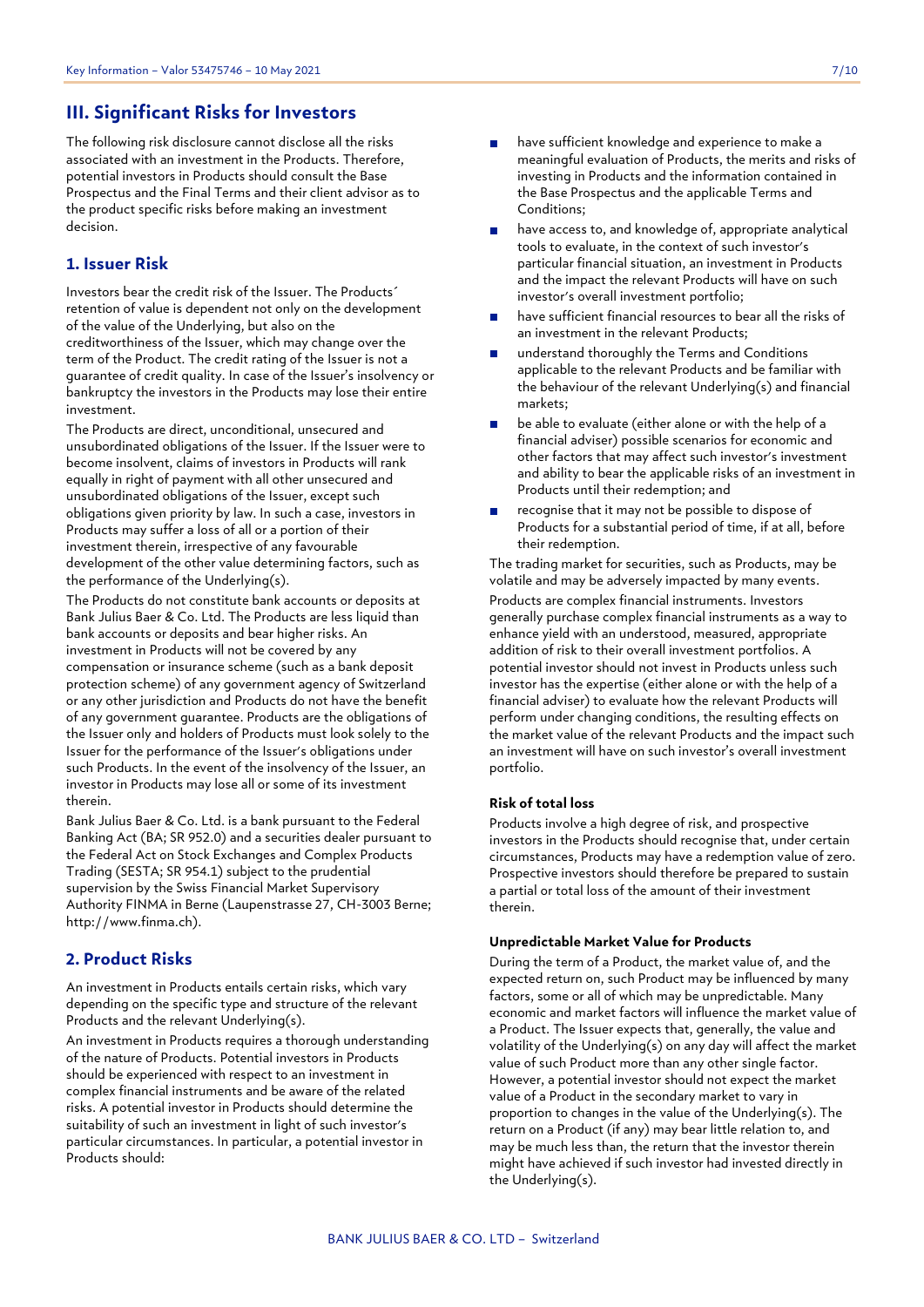The market value of, and return (if any) on, a Product will be affected by a number of other factors, which may be unpredictable or beyond the Issuer's control, and which may offset or magnify each other, including, without limitation:

- supply and demand for such Product, including inventory  $\mathbf{r}$ positions of any other market maker;
- the expected frequency and magnitude of changes in the market value of the Underlying(s) (volatility);
- economic, financial, political or regulatory events or  $\mathbf{r}$ judicial decisions that affect the Issuer, the Underlying(s) or the financial markets generally;
- interest and yield rates in the market generally;  $\blacksquare$
- the time remaining until the Final Redemption Date;  $\blacksquare$
- if applicable, the difference between the Level or  $\blacksquare$ Commodity Reference Price, as applicable, and the relevant threshold specified in the applicable Terms and Conditions;
- the Issuer's creditworthiness, including actual or anticipated downgrades in the Issuer's credit ratings; and
- dividend payments on the Underlying(s), if any.  $\mathbf{r}$ Some or all of these factors may influence the price of a Product. The impact of any of the factors set forth above may enhance or offset some or all of any change resulting from another factor or factors.

In addition, certain built-in costs are likely to adversely affect the market value of Products. All expenses, charges and funding costs (pre-financing costs) incurred by the Issuer in connection with the replication of the notional Underlying starting from the Initial Fixing Date (or, if applicable, during the Initial Fixing Period) up to the Issue Date/Payment Date will be deducted from the Strategy Value on the Issue Date/Payment Date (Initial Value).The price at which the Issuer will be willing to purchase Products from a holder in secondary market transactions, if at all, will likely be lower than the original Issue Price.

### **Exposure to the performance of the Underlyings**

Each Product will represent an investment linked to the performance of the Underlying(s) and potential investors should note that any amount(s) payable or other benefit to be received under the Products will generally depend upon the performance of the Underlying(s). The past performance of the Underlyings is not indicative of the future performance.

## **No obligation on any other party to purchase and/or hold interests in the Underlying or any components contained in the Underlying**

Investors should be aware that there is no obligation on the Issuer or any other party to purchase and/or hold interests in the Underlying or any components contained in the Underlying and there is no actual portfolio of assets to which any person is entitled or in which any person has any ownership interest.

### **Exchange Rate Risk**

The Underlying(s) may be denominated in a currency other than that of the Issue Currency or, if applicable, the Settlement Currency for such Product, or the Underlying(s) may be denominated in a currency other than, or the Issue Currency or, if applicable, the Settlement Currency may not be, the currency of the home jurisdiction of the investor in

such Product. Exchange rates between currencies are determined by factors of supply and demand in the international currency markets, which are in particular influenced by macro economic factors, speculation and central bank and government intervention (including the imposition of currency controls and restrictions). Therefore, fluctuations in exchange rates may adversely affect the market value of a Product or the value of the Underlying(s).

## **Secondary Market**

Products may have no established trading market when issued and one may never develop. If a market does develop, it may not be liquid. Therefore, investors may not be able to sell their Products easily or at prices reasonably acceptable to them. Under normal market circumstances, the Issuer will endeavour to provide a secondary market for Products, but is under no obligation to do so. Upon investor demand, the Issuer will endeavour to provide bid/offer prices for Products, based on actual market conditions. Depending on the composition of the Underlying, investors must also be aware of an increased spread risk. This means that during the term of the Product, bid and offer prices may differ to a considerable extent. It is important to note that in the secondary market, if a market does develop, the Issuer cannot guarantee to repurchase/sell unlimited volumes of the Product at the prices provided by the Lead Manager. For large sale/purchase orders (taking into account the liquidity and spread of the constituents) the Issuer may treat the order execution based and might quote a narrower spread of approx. 0.50% (based on net price). Such orders may not be executed at once and investors may have to bear considerable delays. The Issuer has at no time an obligation to repurchase/sell the Product.

### **Early Redemption**

The investors must be aware of a possible early redemption of the Product.

Upon the occurrence of an extraordinary event, the Calculation Agent and the Issuer, acting together, have the right to, among other things, early redeem the relevant Products. If the Issuer exercises such early redemption right(s), investors should be aware that the early redemption price may be considerably lower than the Issue Price (or, if different, the price the relevant investor paid for such product) and/or the Final Redemption Amount that would otherwise have been paid on the Final Redemption Date.

## **Issuer Call Option and Holder Put Option**

The Products provide for a Holder Put Option (*i.e.*, an investor may, on any Put Date, exercise its right to require the Issuer to redeem its Product(s) on the applicable Final Redemption Date at the Final Redemption Amount), and an Issuer Call Option (*i.e.*, the Issuer may, on any Call Date, exercise its right to redeem the Products, in whole but not in part, on the applicable Final Redemption Date at the Final Redemption Amount). The Issuer and each investor in any such Product may exercise its Issuer Call Option and Holder Put Option, respectively, at its own discretion.

## **Further product specific risks**

The Products are complex financial instruments, may therefore involve a high degree of risk and are intended for use only by sophisticated investors who are capable of understanding and assuming the risks involved. Before entering into any transaction, an investor should determine if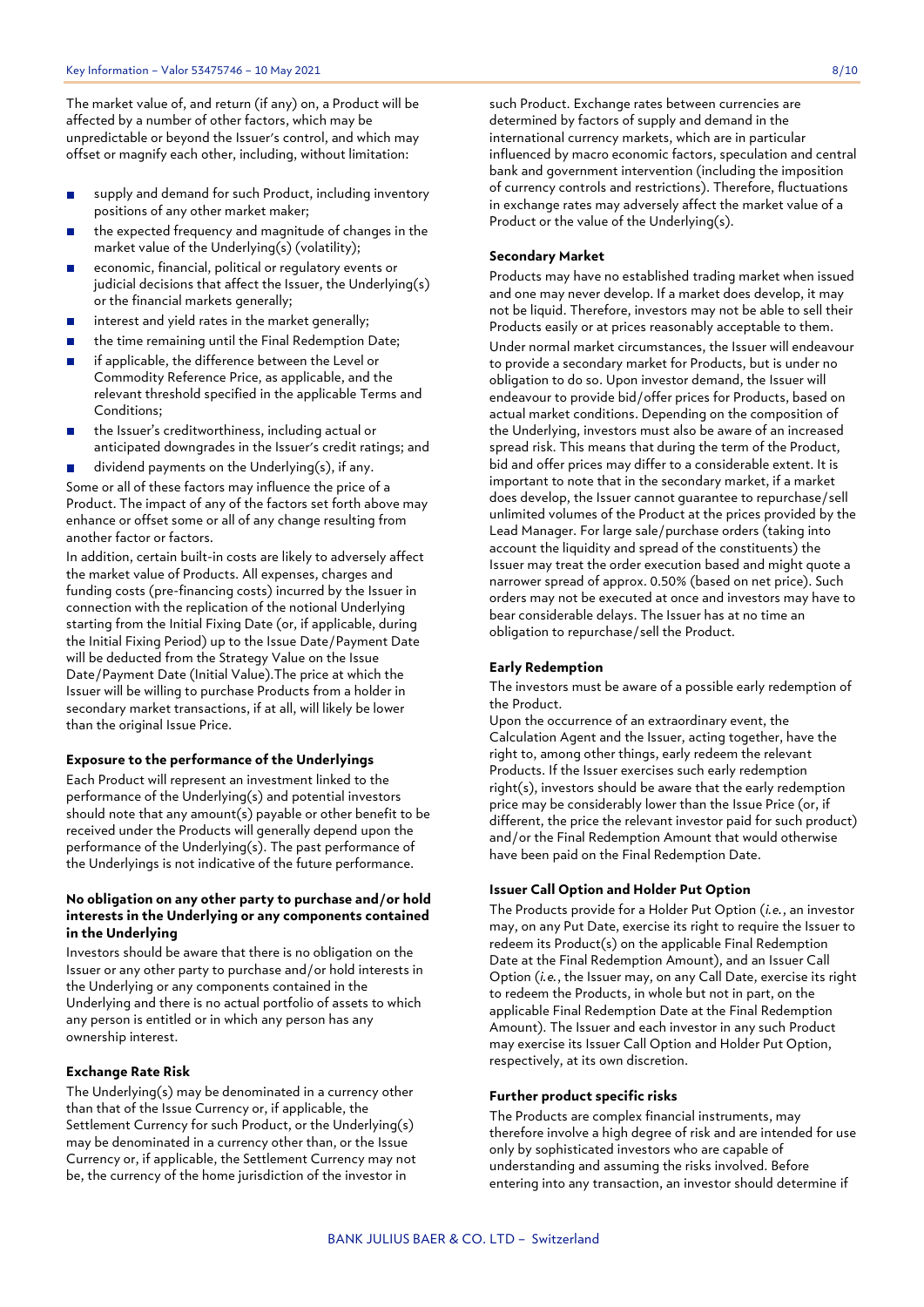this Product is suitable with regards to the particular circumstances and should independently assess (together with the client advisor) the specific risks as described herein and any other legal, regulatory or credit consequences. The Issuer makes no representation as to the suitability or appropriateness of this Product for any particular investor. This document does not replace a personal discussion with your client advisor, which is tailored to your requirements, investment objectives, experience, knowledge and circumstances and which is recommended by the Issuer before the investment decision. Please ask your client advisor about supporting information regarding this Product.

The return on the Products depends on the performance of the Underlying. Since the basket of securities is actively managed by the Advisor, the performance of the Product depends on the quality of the investment decisions of the Advisor. As past performance is no guarantee of future development, the performance cannot be predicted at the time of the investment decision. Further, there is no assurance that all

Investors should be aware that an investment in these Products generally results in a loss upon redemption if the value of the Underlying decreases. Consequently, the potential loss associated with an investment in such Products is linked to the negative performance of the Underlying. Investors in the Products should be prepared to sustain a partial or total loss of their investment.

## **Further Information**

For further details on the Product related risks please consult the risk disclosure brochure "Risks Involved in Trading Financial Instruments" (Edition 2019) which is available on the Swiss Bankers Association's website:

[https://www.swissbanking.org/en/services/library/guideline](https://www.swissbanking.org/en/services/library/guidelines) [s](https://www.swissbanking.org/en/services/library/guidelines) or may be obtained from your client advisor upon request.